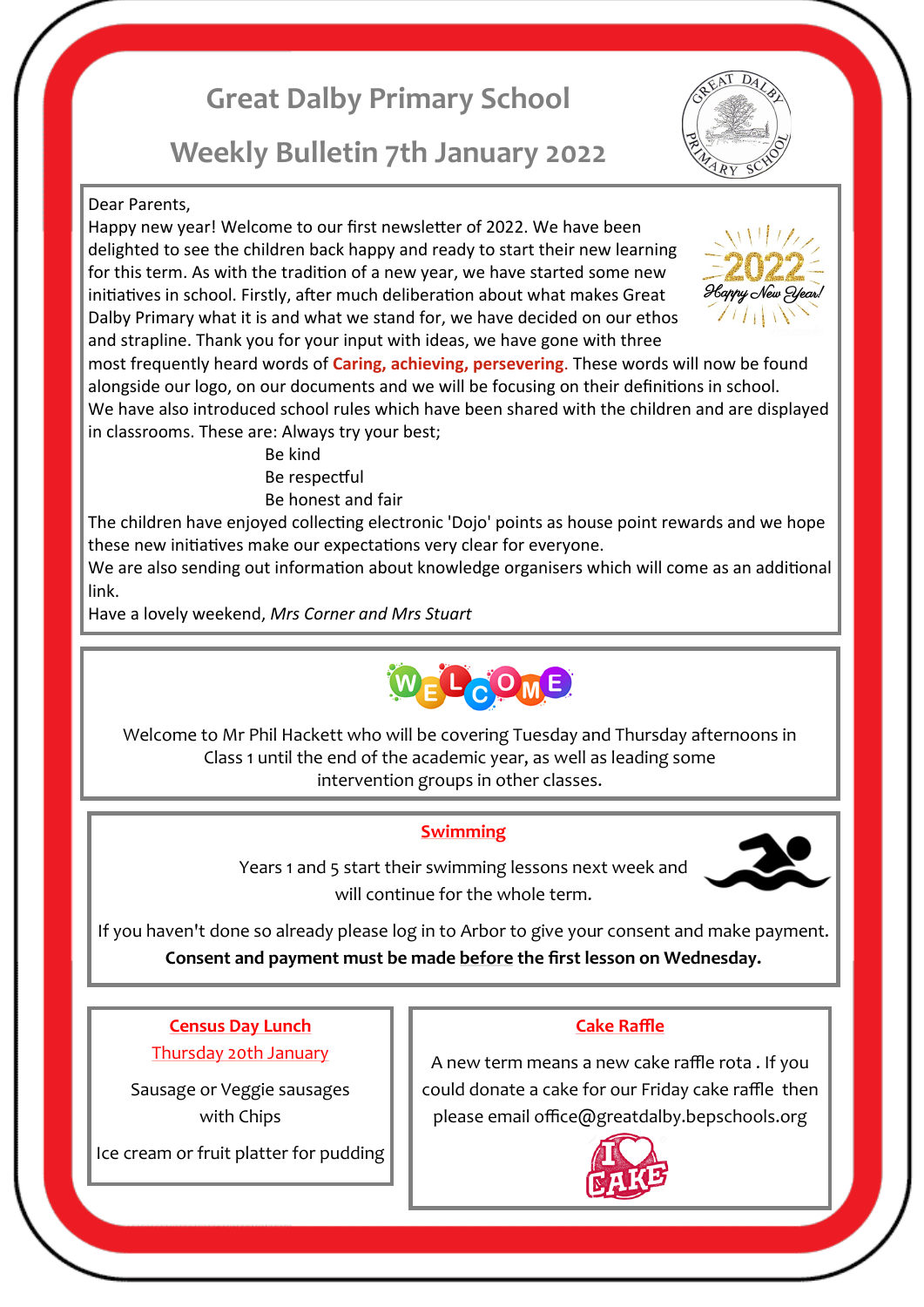

### **Let's fill up those new 2022 diaries**

### **Diary Dates:**

12th January onwards - Year 1 and 5 swimming lessons start

20th January - Census Day Lunch

29th, 30th, 31st March - Parents Evening

4th February - Year 4/5 Residential payment 2 due

7th-11th February - E-safety week

14th-18th February - Half term

25th February - Year 6 residential payment 2 due

1st March - FOGDS Film night

1st April - Year 4/5 final payment for residential due

6th April - FOGDS Disco

11th - 22nd April - Half term

25th April - Year 6 final residential payment due

27th May - Class photos with Hardy's school photography.

11th June - Summer Fair

22nd June - Sports Day

29th June– Year 1 and 5 last swimming session

Leavers Disco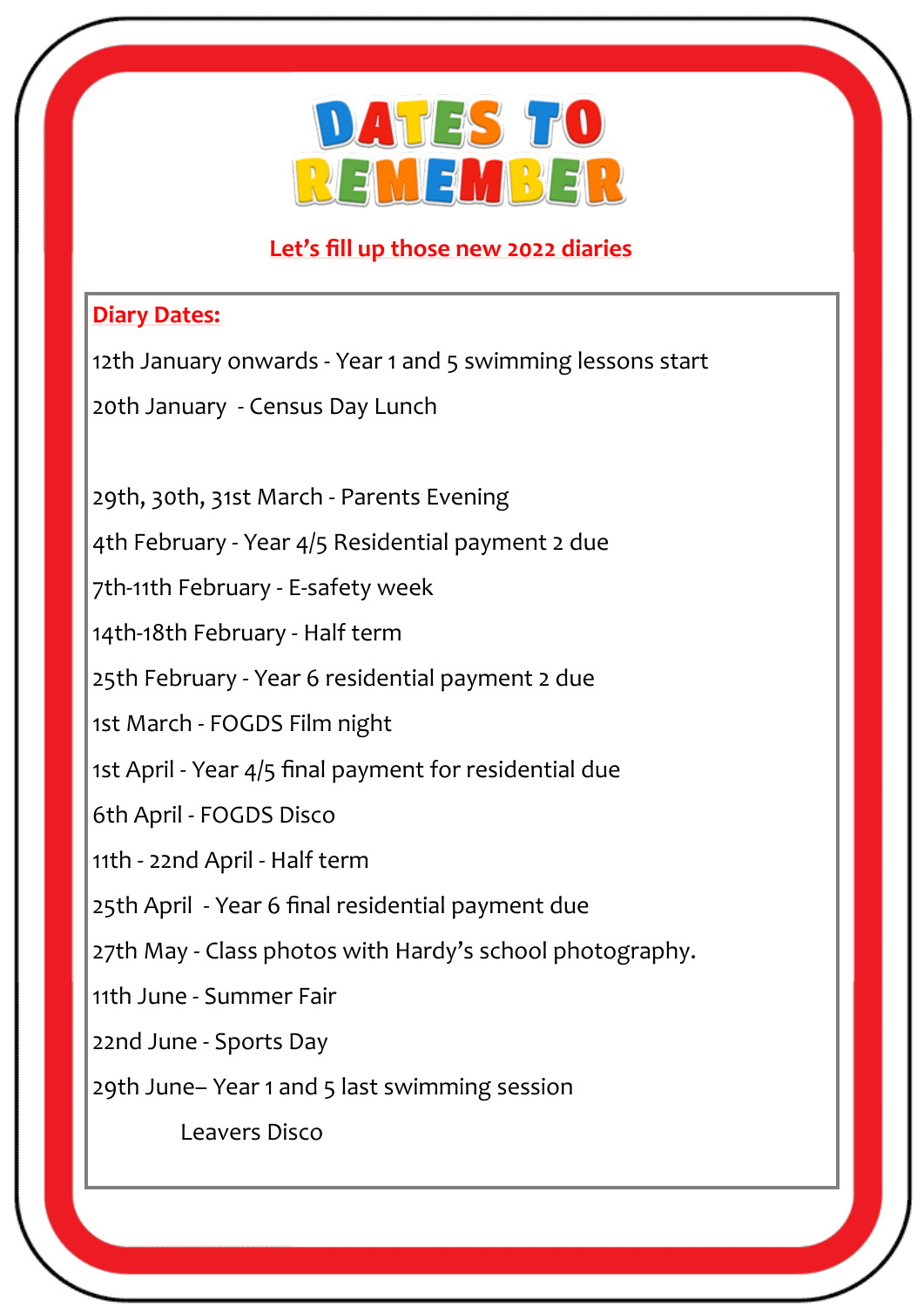

### **Important Information**

Covid - We are maintaining our high standards of cleaning and ensuring there is plenty of ventilation throughout school. The children are now able to play, eat and have assemblies together again. We still ask that adults wear a mask on site at all times.

Following government guidance, as from Tuesday, you will not need a PCR test. A positive LFT is all you will need to confirm a case of Covid.

Marvel - All after school sports clubs will be starting again from Monday. You can book on by emailing Marvel - admin@marveleducation.co.uk or by collecting a form from the office.

> Monday - KS2 Football Tuesday - KS2 Dodgeball Wednesday - KS1 Multisports Thursday - KS1 Football Friday - KS1 and KS2 Gymnastics

#### PE days reminder -

Class 1 - Tuesday and Wednesday

Class 2 - Tuesday and Friday

Class 3 - Monday and Thursday

Class 4 - Monday and Wednesday (year 4s whilst year 5s are swimming)

Class 5 - Wednesday and Friday

As it's Football this term and children will be in the field, please send a spare pair of shoes/trainers to change into in case trainers get muddy.